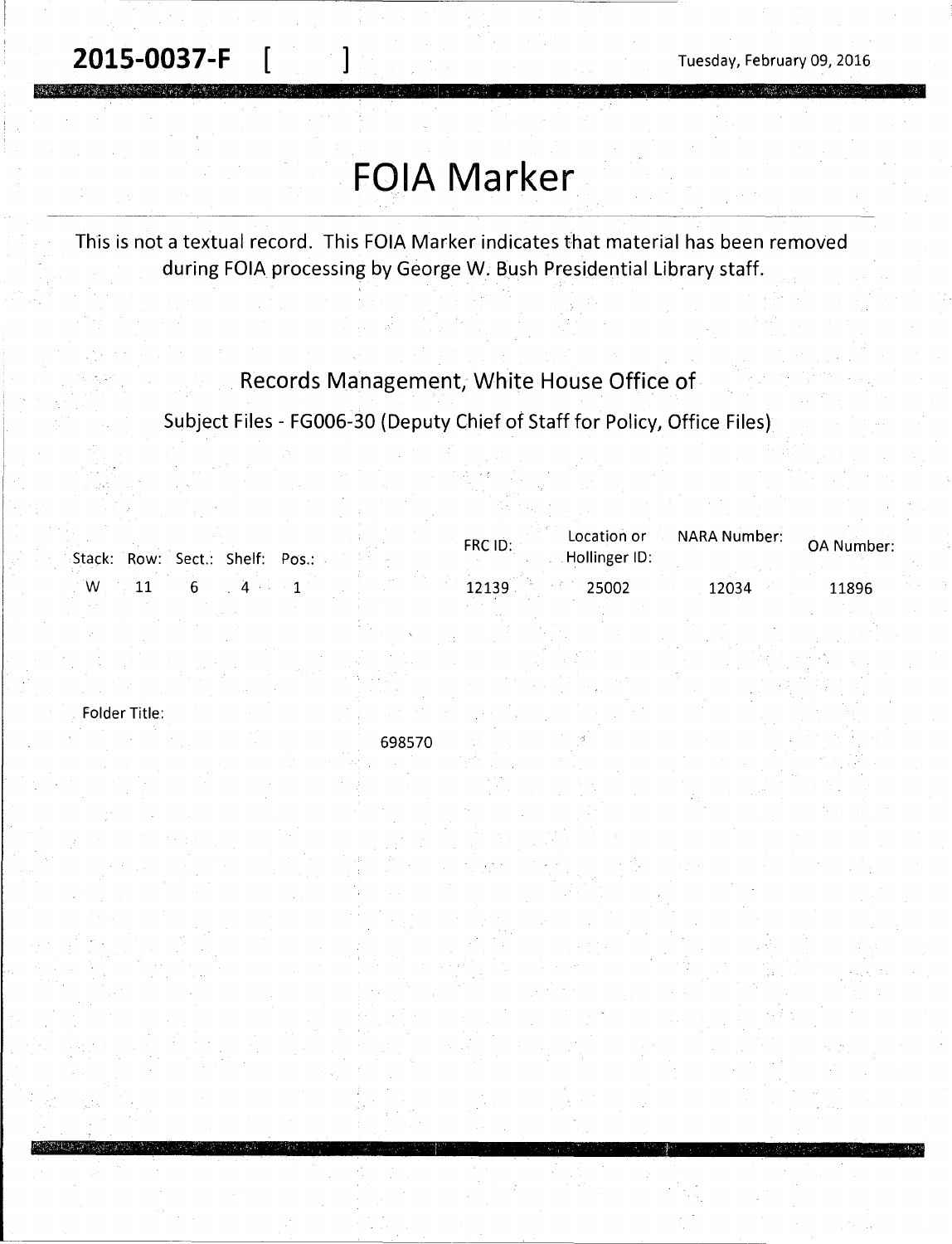



## **Barcode Scanning Sheet**



Collection Code: **CTRACK** 

Staff Name: **JOEL KAPLAN** 

Document Date: **1/10/2008** 

Correspondent:

Subject/Description: **F: JOEL KAPLAN; COPY OF FAX FROM THE FAMILY RESEARCH COUNCIL TO THE PRESIDENT; ON BEHALF OF THE UNDERSIGNED GROUPS AND INDIVIDUALS WE WRITE TO YOU IN SUPPORT OF SCOTT BLOCH, SPECIAL COUNSEL AT THE US OFFICE OF SPECIAL COUNSEL (OSC);** 

> **SCANNED**  $\mathbb{B}^{\vee}$  $ORM$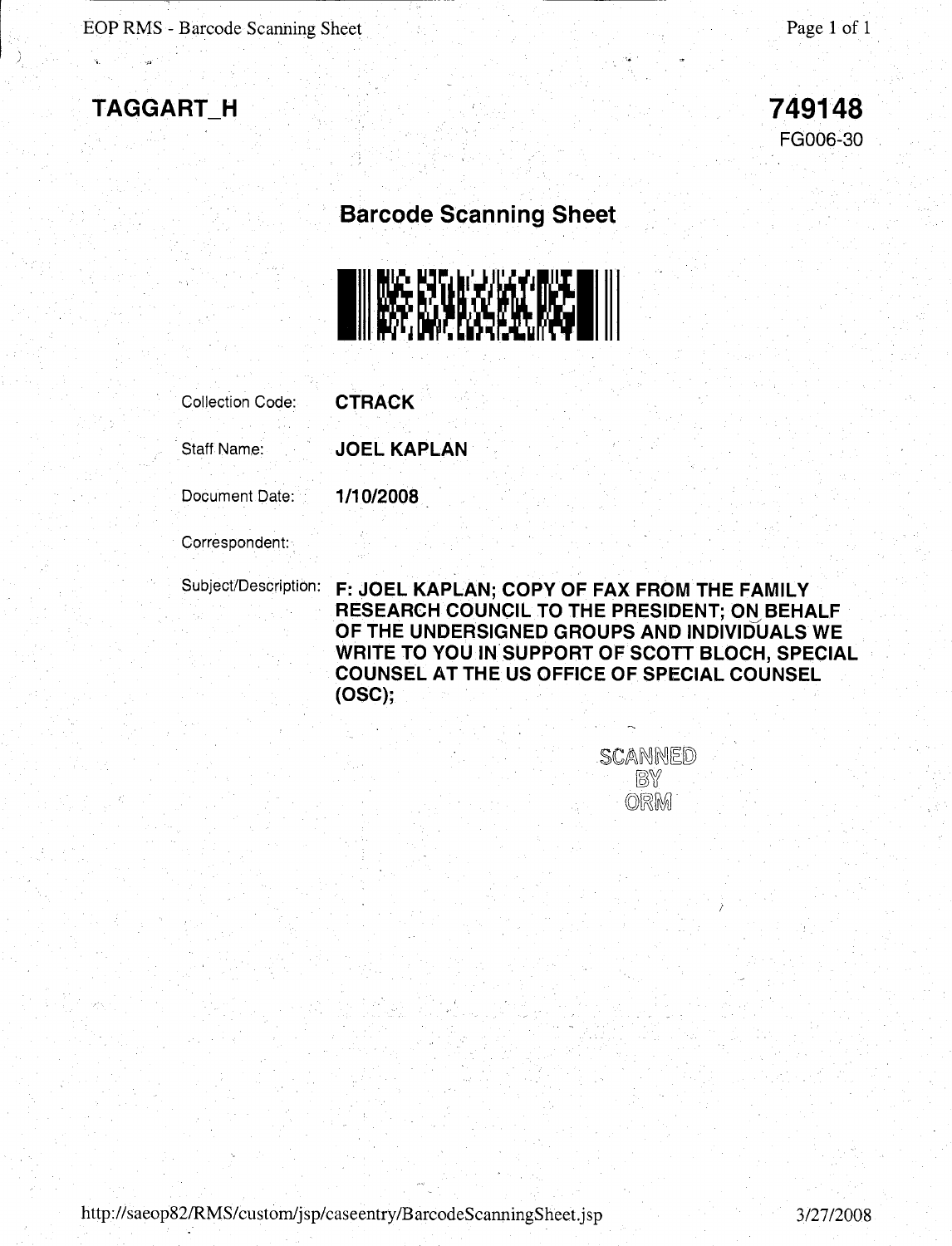FAMILY RESEARCH COUNCIL

749148 *Fr;oo'4.-3°* 

2002 1/10/08

January 10, 2008

The Honorable George W. Bush President of the United States 1600 Pennsylvania A venue, NW Washington, DC 20500

Dear Mr. President:

On behalf of the undersigned groups and individuals we write to you in support of Scott Bloch, Special Counsel at the U.S. Office of Special Counsel (OSC). As you may recall early in 2004 Special Counsel Bloch removed the President Clinton-era interpretation on civil rights and replaced it with the actual Title VII law. The Clinton policy, with no regard to congressionally approved statutes, added "sexual orientation" to the list of protected classes of race, color, religion, sex and national origin.

For this act of faithfully upholding the rule of law, Mr. Bloch has been and continues to be attacked personally and professionally by activist groups and certain Members of Congress. Mr. Bloch's compliance with the law has drawn harsh criticism from your political opponents and resulted in retaliatory investigations, including the ongoing investigation by the Inspector General of the Office of Personnel Management (OPM). Of immediate concern are some apparent conflicts of interest with OPM handling the investigation.

Additional concerns are raised by H.R.4047, the Private Sector Whistleblower Protection Streamlining Act of 2007. This bill seeks to codify the regulations unlawfully changed during the Clinton Administration. Such a change would apply regulations in the federal government similar to the regulations required for private businesses in the Employment Non-Discrimination Act, which your Administration opposed. Signing H.R. 4047 into law would result in weakening the well argued points in your Administrations Statement of Administration Policy issued on October 23, 2007.

Now that Mr. Bloch has come under attack for complying with Administration policy and upholding' federal law, we ask that you take action to protect Scott Bloch from further harassment so that he might continue to faithfully serve you and the American public. We would also ask that your administration oppose changes to current law, as seen in H.R. 4047, affecting the U.S. Office of Special Counsel

We are most sincere in this request and hope you will give it immediate attention. Thank you and God bless you as you lead the nation. ·

Sincerely,